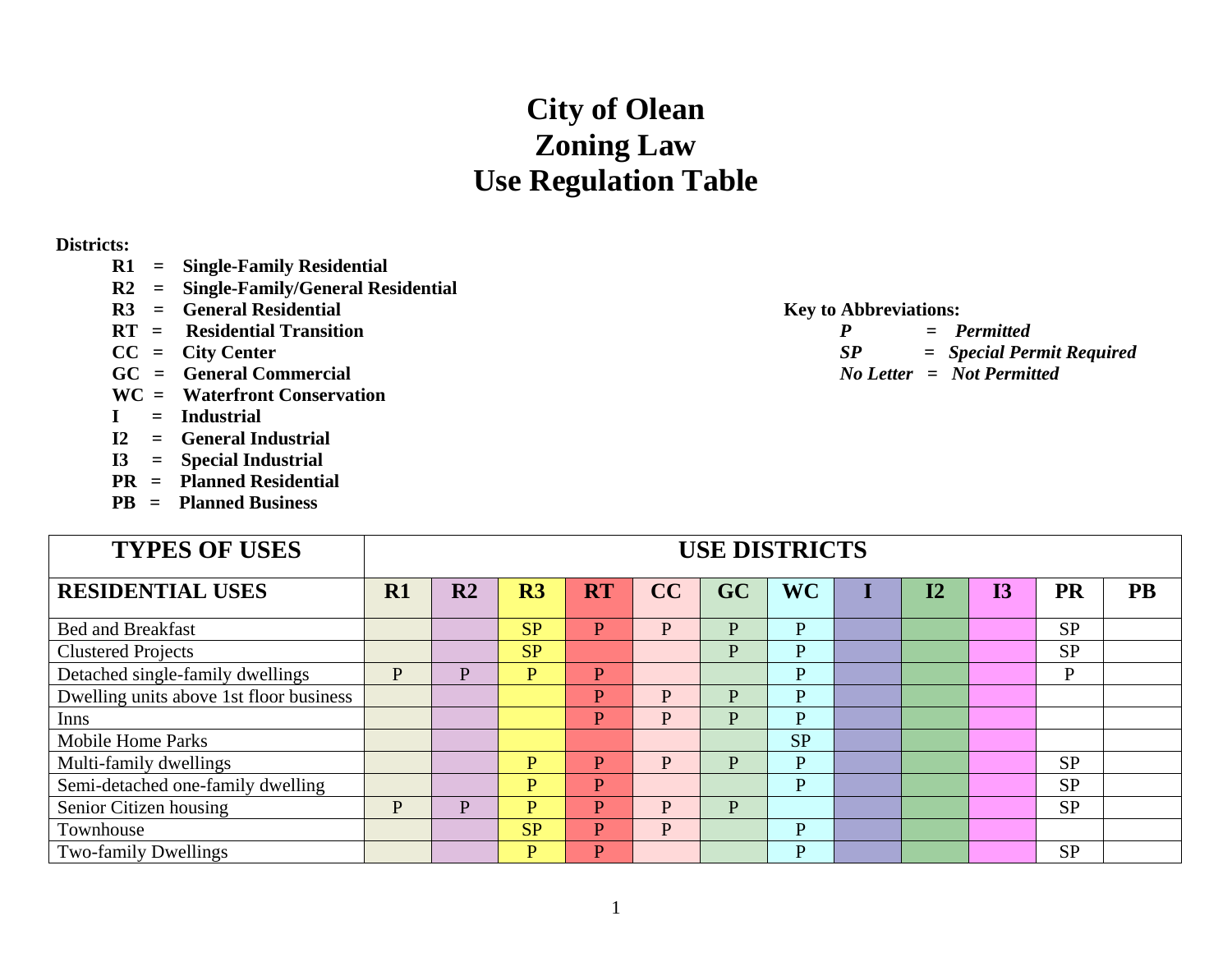| <b>City of Olean Zoning Law Use Regulation Table</b>                     |              |                |                 |                |                |                |                |                |              |              |                |              |
|--------------------------------------------------------------------------|--------------|----------------|-----------------|----------------|----------------|----------------|----------------|----------------|--------------|--------------|----------------|--------------|
| <b>ACCESSORY USES</b>                                                    | R1           | R <sub>2</sub> | R3              | <b>RT</b>      | CC             | GC             | <b>WC</b>      | I              | I2           | <b>I3</b>    | <b>PR</b>      | <b>PB</b>    |
| Accessory uses and structures<br>customarily incident to any of the uses |              |                |                 |                |                |                |                |                |              |              |                |              |
| mentioned herein and not on the same                                     |              |                | <b>SP</b>       | <b>SP</b>      | <b>SP</b>      | $\mathbf{P}$   | $\overline{P}$ | $\mathbf{P}$   | $\mathbf{P}$ | $\mathbf{P}$ | $\mathbf{P}$   | $\mathbf{P}$ |
| lot                                                                      |              |                |                 |                |                |                |                |                |              |              |                |              |
| Accessory uses and structures                                            |              |                |                 |                |                |                |                |                |              |              |                |              |
| customarily incident to any of the uses                                  | $\mathbf{P}$ | $\mathbf{P}$   | $\mathbf{P}$    | $\overline{P}$ | $\mathbf{P}$   | $\mathbf{P}$   | $\overline{P}$ | $\overline{P}$ | P            | $\mathbf{P}$ | $\mathbf{P}$   | $\mathbf{P}$ |
| mentioned herein and on the same lot                                     |              |                |                 |                |                |                |                |                |              |              |                |              |
| Antennas                                                                 | P            | $\mathbf{P}$   | $\mathbf{P}$    | P              | ${\bf P}$      | P              | ${\bf P}$      | $\overline{P}$ | $\mathbf{P}$ | $\mathbf{P}$ | $\mathbf{P}$   | $\mathbf{P}$ |
| <b>Home Occupations</b>                                                  | SP           | <b>SP</b>      | SP              | $\mathbf{P}$   |                | $\overline{P}$ | $\overline{P}$ |                |              |              | <b>SP</b>      |              |
| Parking lots, Private                                                    | <b>SP</b>    | <b>SP</b>      | SP              | $\overline{P}$ | ${\bf P}$      | $\overline{P}$ | $\overline{P}$ | $\overline{P}$ | $\mathbf{P}$ | P            | $\mathbf{P}$   | $\mathbf{P}$ |
| <b>GENERAL USES</b>                                                      | R1           | R <sub>2</sub> | R3              | <b>RT</b>      | CC             | GC             | <b>WC</b>      | I              | I2           | <b>I3</b>    | <b>PR</b>      | <b>PB</b>    |
| <b>Adult Care facilities</b>                                             | <b>SP</b>    | <b>SP</b>      | $\mathbf{P}$    | $\mathbf{P}$   | $\mathbf{P}$   | P              | $\overline{P}$ | $\overline{P}$ | $\mathbf{P}$ | $\mathbf{P}$ | $\mathbf{P}$   | $\mathbf{P}$ |
| Agricultural uses                                                        |              |                | $\overline{P}$  |                |                |                |                |                |              |              |                |              |
| Cemeteries                                                               |              |                |                 |                |                |                |                | $\overline{P}$ | $\mathbf{P}$ | P            |                |              |
| Churches or Places of worship                                            | SP           | <b>SP</b>      | $\overline{P}$  | $\mathbf{P}$   | $\mathbf{P}$   | $\mathbf{P}$   | $\mathbf{P}$   |                |              |              | ${\bf P}$      |              |
| Colleges $&$ Institutions of higher                                      |              |                |                 |                |                |                |                |                |              |              |                |              |
| education                                                                |              |                | <b>SP</b>       | <b>SP</b>      | ${\bf P}$      | $\mathbf{P}$   | <b>SP</b>      | $\overline{P}$ | $\mathbf{P}$ | $\mathbf{P}$ | <b>SP</b>      | <b>SP</b>    |
| <b>Daycare Centers</b>                                                   |              |                | $\overline{SP}$ | P              | $\overline{P}$ | $\overline{P}$ |                | <b>SP</b>      | <b>SP</b>    | SP           | $\overline{P}$ | ${\bf P}$    |
| Governmental uses                                                        | P            | P              | $\overline{P}$  | $\mathbf{P}$   | $\mathbf{P}$   | $\mathbf{P}$   | $\mathbf{P}$   | $\overline{P}$ | $\mathbf{P}$ | $\mathbf{P}$ | $\mathbf{P}$   | $\mathbf{P}$ |
| Hospitals                                                                |              |                | SP              |                |                |                |                |                |              |              |                |              |
| Libraries                                                                | SP           | <b>SP</b>      | $\overline{P}$  | $\mathbf{P}$   | ${\bf P}$      | P              | $\mathbf{P}$   |                |              |              | $\mathbf{P}$   | ${\bf P}$    |
| <b>Museums</b>                                                           | <b>SP</b>    | <b>SP</b>      | SP              | $\overline{P}$ | $\overline{P}$ | $\overline{P}$ | $\overline{P}$ |                |              |              | $\overline{P}$ | $\mathbf{P}$ |
| Non-Profit Clubs, membership                                             |              |                | SP              | $\mathbf{P}$   | ${\bf P}$      | $\mathbf{P}$   | $\overline{P}$ |                |              |              |                | $\mathbf{P}$ |
| <b>Nursery Schools</b>                                                   |              |                | $\overline{P}$  | $\overline{P}$ | $\mathbf{P}$   | $\mathbf{P}$   |                |                |              |              | $\mathbf{P}$   |              |
| Nursing (and Convalescent) Homes                                         |              |                | SP              | $\mathbf{P}$   |                | $\overline{P}$ |                |                |              |              |                | $\mathbf{P}$ |
| Private golf courses                                                     |              | <b>SP</b>      |                 |                |                | SP             |                |                |              |              | <b>SP</b>      | SP           |
| Private or Public schools                                                | $\mathbf{P}$ | $\mathbf{P}$   | $\overline{P}$  | $\overline{P}$ | $\mathbf{P}$   | $\overline{P}$ |                |                |              |              | $\overline{P}$ | ${\bf P}$    |
| Public parks and recreational uses                                       | P            | P              | $\mathbf{P}$    | $\overline{P}$ | $\mathbf{P}$   | $\overline{P}$ | ${\bf P}$      | $\overline{P}$ | $\mathbf{P}$ | $\mathbf{P}$ | $\overline{P}$ | $\mathbf{P}$ |
| Public utilities or transportation uses                                  |              |                |                 | <b>SP</b>      | $\mathbf{P}$   | $\overline{P}$ | $\overline{P}$ | $\overline{P}$ | $\mathbf{P}$ | $\mathbf{P}$ |                | ${\bf P}$    |
| Veterinary hospital                                                      |              |                |                 | <b>SP</b>      |                | $\overline{P}$ |                | <b>SP</b>      | <b>SP</b>    | <b>SP</b>    |                | $\mathbf{P}$ |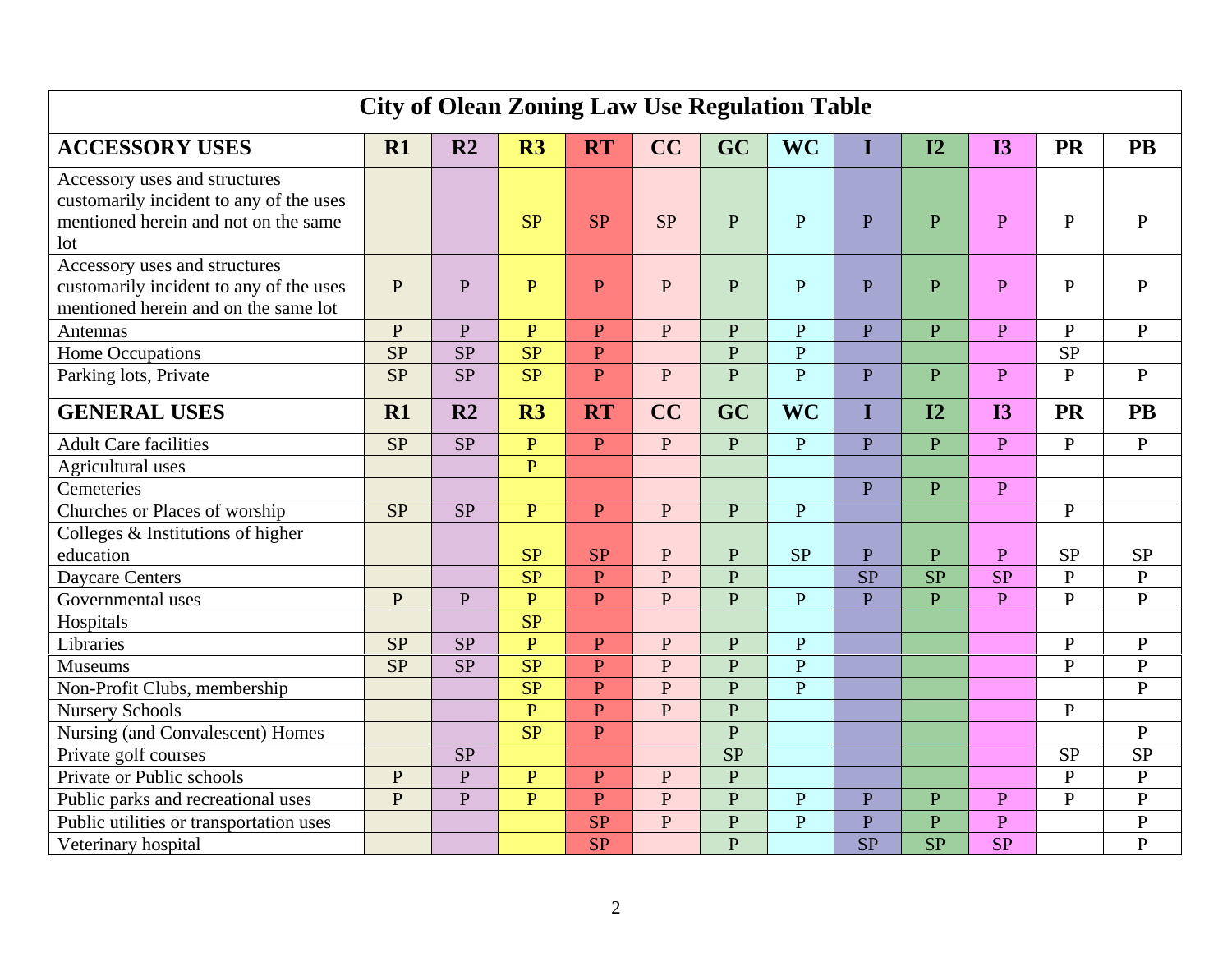| <b>City of Olean Zoning Law Use Regulation Table</b> |    |                |                |                |                |                |                |                |                |                |           |                |
|------------------------------------------------------|----|----------------|----------------|----------------|----------------|----------------|----------------|----------------|----------------|----------------|-----------|----------------|
| <b>INDUSTRIAL USES</b>                               | R1 | R <sub>2</sub> | R3             | <b>RT</b>      | CC             | GC             | <b>WC</b>      | Ι              | I2             | <b>I3</b>      | <b>PR</b> | <b>PB</b>      |
| Auto-body repair/metal finishing shop                |    |                |                |                |                |                |                | $\overline{P}$ | $\mathbf{P}$   | $\mathbf{P}$   |           |                |
| Contractor yards (and equipment)                     |    |                |                |                |                |                |                | $\overline{P}$ | $\overline{P}$ | $\mathbf{P}$   |           |                |
| Manufacture, fabrication, extraction,                |    |                |                |                |                |                |                |                |                |                |           |                |
| assembly, and other handling of                      |    |                |                |                |                |                |                |                |                |                |           |                |
| material, including offices and                      |    |                |                |                |                |                |                | $\overline{P}$ | $\mathbf P$    | $\overline{P}$ |           | $\mathbf{P}$   |
| showrooms                                            |    |                |                |                |                |                |                |                |                |                |           |                |
| <b>Research laboratories</b>                         |    |                |                |                | $\mathbf{P}$   | $\mathbf{P}$   |                | $\overline{P}$ | $\mathbf{P}$   | $\mathbf{P}$   |           | $\mathbf{P}$   |
| Trucking terminals                                   |    |                |                |                |                |                |                | $\overline{P}$ | $\mathbf{P}$   | P              |           |                |
| Warehousing and Wholesale and Retail                 |    |                |                |                |                |                |                |                |                |                |           |                |
| distribution centers including offices               |    |                |                |                | $\mathbf P$    | P              |                | $\overline{P}$ | $\mathbf{P}$   | P              |           | $\mathbf{P}$   |
| and showrooms                                        |    |                |                |                |                |                |                |                |                |                |           |                |
| <b>BUSINESS USES</b>                                 | R1 | R <sub>2</sub> | R <sub>3</sub> | <b>RT</b>      | CC             | GC             | <b>WC</b>      | I              | I2             | <b>I3</b>      | <b>PR</b> | <b>PB</b>      |
| Adult uses                                           |    |                |                |                |                |                |                | <b>SP</b>      | <b>SP</b>      |                |           |                |
| Amusement game centers                               |    |                |                |                | <b>SP</b>      | $\overline{P}$ |                |                |                |                |           | ${\bf P}$      |
| Antique and craft shops                              |    |                |                | $\mathbf{P}$   | $\mathbf{P}$   | P              | $\overline{P}$ |                |                |                |           | $\overline{P}$ |
| Art galleries                                        |    |                |                | $\overline{P}$ | $\mathbf{P}$   | $\overline{P}$ | $\mathbf{P}$   |                |                |                |           | $\mathbf{P}$   |
| Bank and financial institutions                      |    |                |                | $\mathbf{P}$   | $\mathbf{P}$   | $\mathbf{P}$   | $\overline{P}$ | SP             | <b>SP</b>      | <b>SP</b>      |           | $\mathbf{P}$   |
| <b>Barber and Beauty Shops</b>                       |    |                |                | $\overline{P}$ | $\mathbf{P}$   | $\overline{P}$ | $\overline{P}$ |                |                |                |           | $\mathbf P$    |
| Bars and night clubs                                 |    |                |                | <b>SP</b>      | $\mathbf{P}$   | $\overline{P}$ | $\overline{P}$ | SP             | <b>SP</b>      | <b>SP</b>      |           | $\mathbf{P}$   |
| Bowling alleys                                       |    |                |                |                | P              | $\overline{P}$ |                |                |                |                |           | $\mathbf{P}$   |
| Car washes                                           |    |                |                |                |                | $\overline{P}$ |                |                |                |                |           |                |
| Crematories/crematoriums                             |    |                |                |                |                |                |                | $\overline{P}$ | $\overline{P}$ | $\overline{P}$ |           |                |
| Drive-in uses                                        |    |                |                | <b>SP</b>      | <b>SP</b>      | ${\bf P}$      |                | SP             | <b>SP</b>      | <b>SP</b>      |           | ${\bf P}$      |
| Dry cleaning businesses                              |    |                |                | <b>SP</b>      | $\overline{P}$ | P              |                | $\overline{P}$ | $\overline{P}$ | $\overline{P}$ |           | $\overline{P}$ |
| <b>Funeral homes</b>                                 |    |                |                | <b>SP</b>      | <b>SP</b>      | <b>SP</b>      |                | $\overline{P}$ | ${\bf P}$      | $\overline{P}$ |           | <b>SP</b>      |
| Garages, service/repair                              |    |                |                |                | P              | $\mathbf{P}$   |                | $\overline{P}$ | $\overline{P}$ | $\overline{P}$ |           | ${\bf P}$      |
| Gasoline filling stations                            |    |                |                |                |                | $\overline{P}$ |                | SP             | SP             | SP             |           | $\mathbf{P}$   |
| Gasoline/grocery service marts                       |    |                |                |                |                | $\overline{P}$ |                | SP             | SP             | SP             |           | $\overline{P}$ |
| General business offices                             |    |                |                | $\overline{P}$ | $\mathbf P$    | $\overline{P}$ |                | $\overline{P}$ | $\mathbf{P}$   | $\mathbf{P}$   |           | $\mathbf{P}$   |
| <b>Hotels and Motels</b>                             |    |                |                | $\mathbf{P}$   | $\mathbf{P}$   | P              | $\mathbf{P}$   | $\overline{P}$ | $\mathbf{P}$   | $\overline{P}$ |           | $\overline{P}$ |
| Medical clinics                                      |    |                | SP             |                | $\overline{P}$ | $\overline{P}$ |                |                |                |                |           |                |